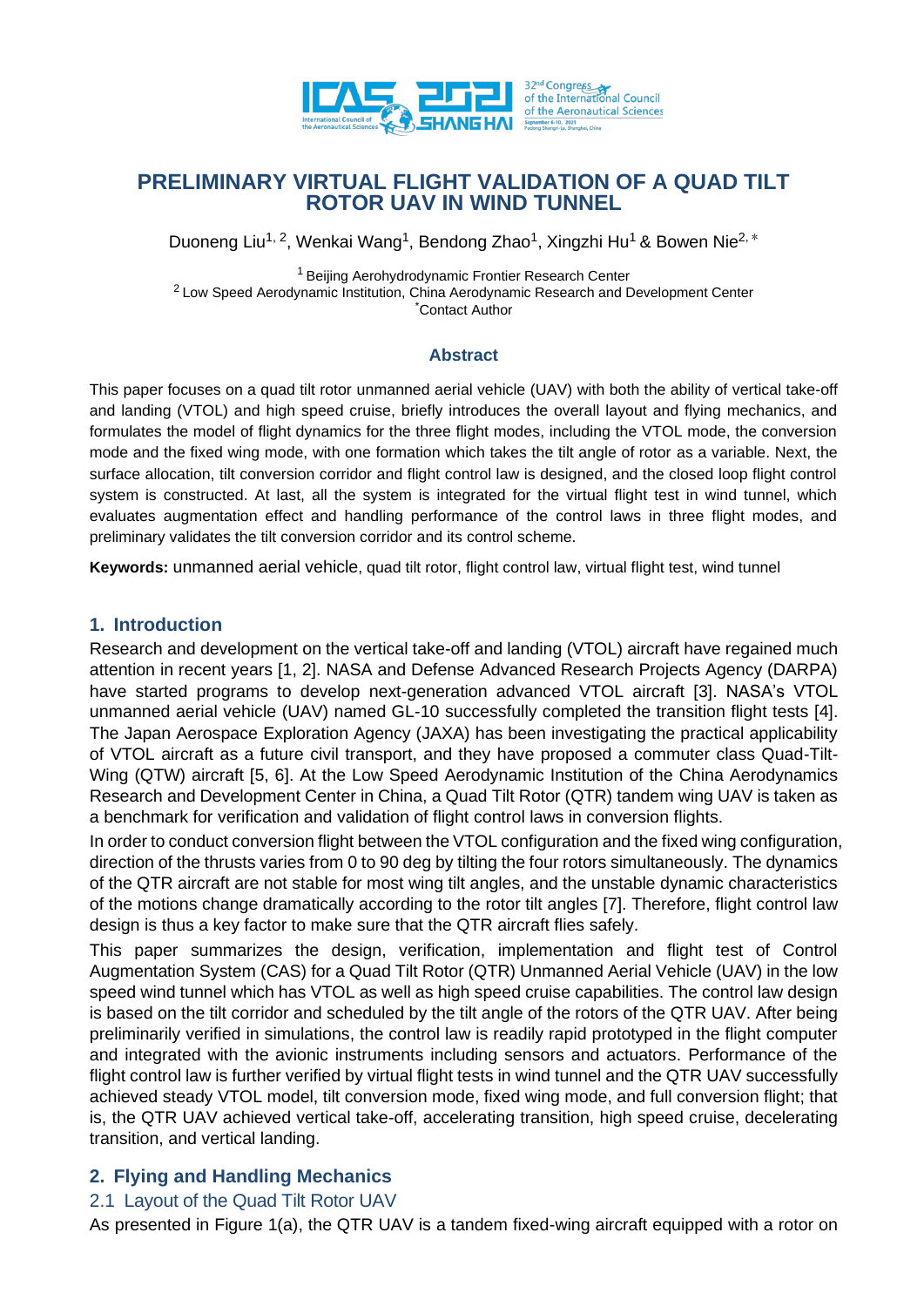each tip, which can tilt from level to vertical. There are no control surfaces on the front wing and vertical tail, except two flaperons on the rear wing driven by an actuator to deflect as elevators or split as ailerons. As shown in Figure 1(b), the four rotors are driven by brushless motors to direction A (clockwise) and B (anticlockwise) in order to cancel the counter torque as much as possible. The four motors are connected to the same linkage and driven to tilt synchronously by an actuator. Besides, the avionic system including all the sensors and actuators is located inside the fuselage.



Figure 1 – Overall layout of the quad-tilt rotor UAV.

# 2.2 Flying Modes and Handling Mechanics

The motions of the QTR UAV are controlled by propellers driven by electric motors mounted at the wing tips, and aerodynamic force driven by flaperons implemented at the trailing edges of rear wings. The handling mechanics is shown in Figure 2. In VTOL mode, pitching moment is generated by the thrust difference between the fore and rear propellers, rolling moment is generated by the thrust difference between the left and right propellers, and yawing moment is generated by adjusting the clockwise and anticlockwise reaction torques of four propellers. In fixed-wing mode, pitching moment is generated by simultaneously deflecting left and right flaperons of rear wings, rolling moment is generated by the force difference between the left and right flaperons, and yawing moment is generated by force made by thrust difference between the left and right propellers. In transition mode between VTOL and fixed-wing modes, combination method of interpolating between these modes is used. Thus, the motor rate command is the sum of ones for pitching control, rolling control, yawing control and pilot throttle stick position. Similarly, flaperon command is the sum of ones for pitching and rolling control.



Figure 2 – Handling mechanics for different flight modes.

# **3. Modeling of Flight Dynamics**

# 3.1 General Equations

Following a standard approach, the aircraft model is obtained from the dynamics and kinematics equations [8]. The 12th order aircraft model may thus be summarized as follows:

$$
\begin{cases}\n\dot{V} = \frac{1}{m}F - \Omega \times V \\
\dot{\Omega} = I^{-1}(M - \Omega \times I\Omega) \\
\dot{X} = R(\Phi)V \\
\dot{\Phi} = T(\Phi)\Omega\n\end{cases}
$$
\n(1)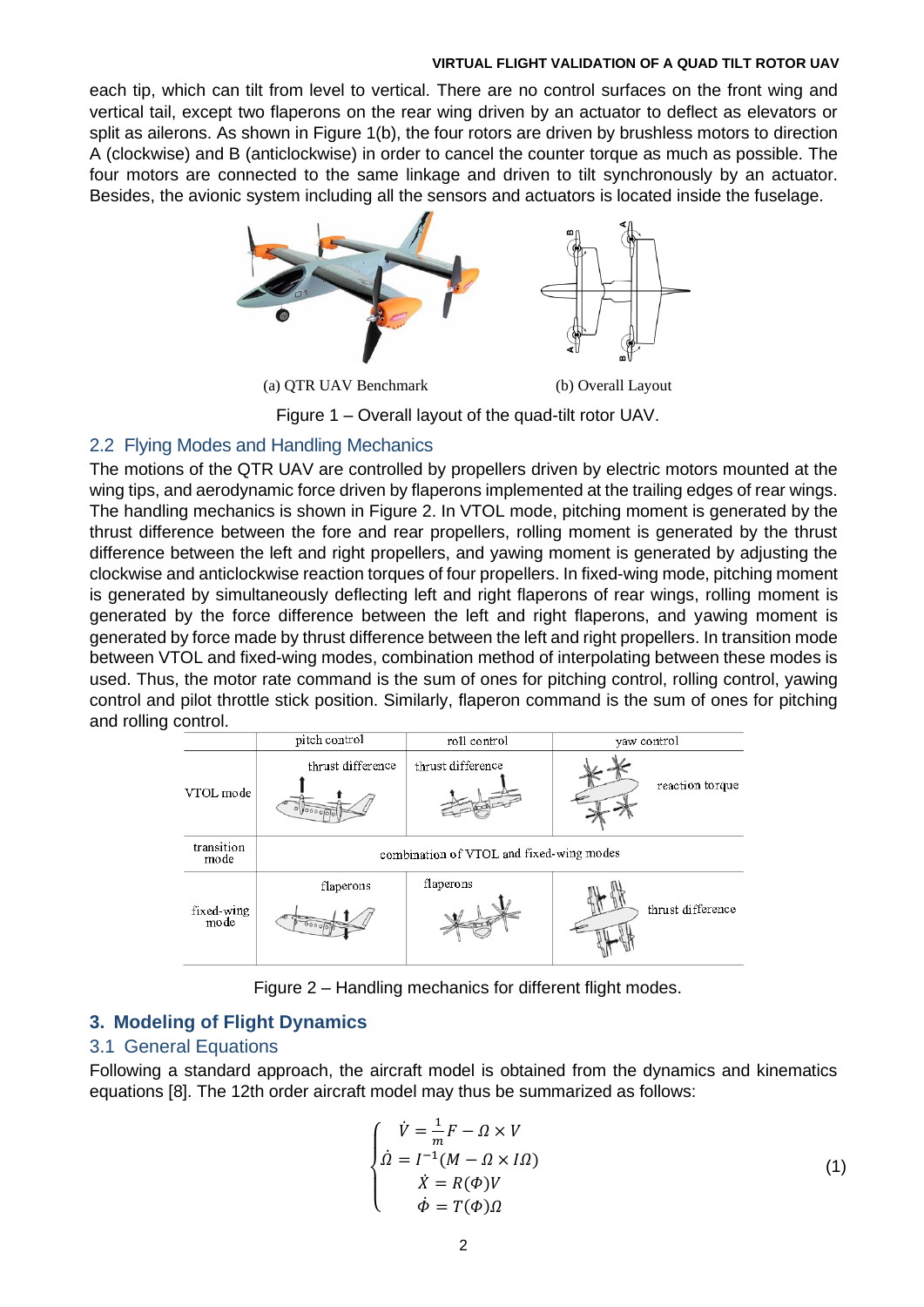where,  $V = [u \ v \ w]^T$ ,  $\Omega = [p \ q \ r]^T$ ,  $X = [x_E \ y_E \ h]^T$ ,  $\Phi = [\varphi \ \theta \ \psi]^T$ .  $R(\Phi)$  and  $T(\Phi)$  denote the rotation matrixes.

The forces applied to the aircraft can be decomposed into three terms (engines thrust, gravity and aerodynamic forces):

$$
F = F_{eng} + F_g + F_a
$$
  
=  $\begin{bmatrix} (T_{fl} + T_{fr} + T_{rl} + T_{rr})cos(\tau_w) \\ 0 \\ -(T_{fl} + T_{fr} + T_{rl} + T_{rr})sin(\tau_w) \end{bmatrix} + R(\Phi)^T \begin{pmatrix} 0 \\ 0 \\ mg \end{pmatrix} + q \cdot S_{ref} \begin{bmatrix} C_{xb} \\ C_{yb} \\ C_{zb} \end{bmatrix}$  (2)

The moment about the center of gravity *G* of the aircraft results from the rotors, aerodynamic actions and moment resulting from the thrust:

$$
M = M_{eng} + M_a
$$
  
\n
$$
= \begin{bmatrix} (T_{fl} - T_{fr} + T_{rl} - T_{rr})sin(\tau_w) \cdot l_{Ty} \\ (T_{fl} + T_{fr})sin(\tau_w) \cdot l_{Txf} - (T_{rl} + T_{rr})sin(\tau_w) \cdot l_{Txr} \\ (T_{fl} - T_{fr} + T_{rl} - T_{rr})cos(\tau_w) \cdot l_{Ty} \\ + \begin{bmatrix} (M_{fl} - M_{fr} - M_{rl} + M_{rr})cos(\tau_w) \\ 0 \\ (-M_{fl} + M_{fr} + M_{rl} - M_{rr})sin(\tau_w) \end{bmatrix} + q \cdot S_{ref} \begin{bmatrix} C_{lb\_wb} \cdot b \\ C_{mb\_wb} \cdot \overline{c} \\ C_{nb\_wb} \cdot \overline{c} \\ C_{nb\_wb} \cdot b \end{bmatrix} + GA \times F_{a\_wb}
$$
 (3)

In formula (2) and (3),  $\tau_w \in [0^{\circ} 90^{\circ}]$  denotes the tilt angle of rotor,  $l_{Ty}$  is the roll arm of rotor,  $l_{Txf}$ and  $l_{Txr}$  denote the front and rear pitch arm respectively,  $S_{ref}$  is the aera of both wings,  $[C_{xb} C_{yb} C_{zb}]^T$  denotes the coefficients of aerodynamic forces in the body fixed coordinate,  $[C_{lb\_wb}$   $C_{mb\_wb}$   $C_{nb\_wb}]^T$  is the coefficients of aerodynamic moments also in the body frame, b is the wing span,  $\bar{c}$  is the mean chord,  $GA$  is the length between the center of mas and the aerodynamic reference point.

The amount of force generated by the rotor is proportional to the square of its rotational speed. The rotor speed command consists of the following six parts: throttle trimming, throttle command, rotor elevator, rotor aileron, rotor rudder, and the counter torque rudder. In addition, assuming that the rotational speed dynamics of the four rotors are the same, they can all be represented by a firstorder system. Therefore, the dynamic models of the four rotors can be expressed as:

$$
\begin{cases}\nT_{fl} = k_{pro} \left\{ f_{sch} \left[ \delta_{th\_trim} + \frac{1}{T_{th}s+1} \left( \delta_{th\_c} + \delta_{pwele\_c} + \delta_{pwail\_c} + \delta_{pwrud\_c} - \delta_{anrud\_c} \right) \right] \right\}^2 \\
T_{fr} = k_{pro} \left\{ f_{sch} \left[ \delta_{th\_trim} + \frac{1}{T_{th}s+1} \left( \delta_{th\_c} + \delta_{pwele\_c} - \delta_{pwail\_c} - \delta_{pwrud\_c} + \delta_{anrud\_c} \right) \right] \right\}^2 \\
T_{rl} = k_{pro} \left\{ f_{sch} \left[ \delta_{th\_trim} + \frac{1}{T_{th}s+1} \left( \delta_{th\_c} - \delta_{pwele\_c} + \delta_{pwail\_c} + \delta_{pwrud\_c} + \delta_{anrud\_c} \right) \right] \right\}^2 \\
T_{rr} = k_{pro} \left\{ f_{sch} \left[ \delta_{th\_trim} + \frac{1}{T_{th}s+1} \left( \delta_{th\_c} - \delta_{pwele\_c} - \delta_{pwail\_c} - \delta_{pwrud\_c} - \delta_{anrud\_c} \right) \right] \right\}^2\n\end{cases} \tag{4}
$$

where, the speed control command is a dimensionless value from 0 to 100%, and the dimensional speed (rpm) is calculated via looking-up table; the coefficient  $k_{\text{pro}}$  and the tine constant of  $T_{th}$  can be calibrated by experiments.

The flaperons are driven by digital servos, which can also be regarded as a first-order system. Deflection of the left and right flaperon is combined by the elevator and aileron commands:

$$
\begin{cases}\n\delta_{F\_l} = \frac{1}{T_a s + 1} (\delta_{flelv\_c} + \delta_{flail\_c}) \\
\delta_{F\_r} = \frac{1}{T_a s + 1} (\delta_{flelv\_c} - \delta_{flail\_c})\n\end{cases}
$$
\n(5)

The time constant  $T_a$  is also obtained by experimental calibration.

#### 3.2 Surface Allocation

According to flying and handling mechanics of the QTR UAV, the surface allocation scheme in each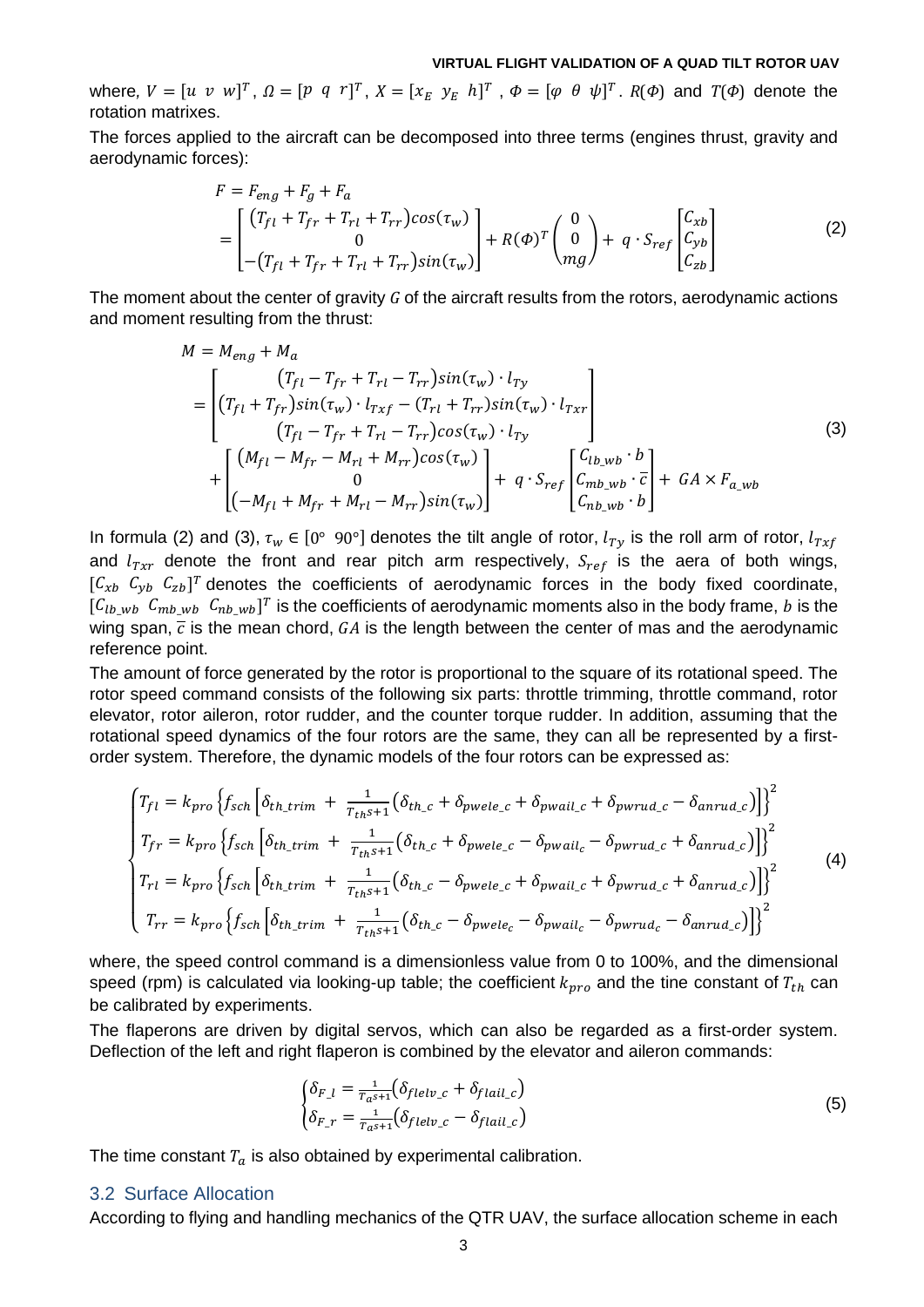flight mode is designed as following:

VTOL mode: while  $60^{\circ} \le \tau_w \le 90^{\circ}$ , aerodynamics resulting from the fixed-wing is neglectable. The pitch motion is controlled via differential action between the front and rear rotors. Meanwhile, the elevator surface is kept at zero, which means  $K_{\delta\theta\,\tau w} = 1$ , as shown in Figure 3; The roll motion is controlled via differential action between the left and right rotors, and the yaw motion is controlled via counter torque between the clockwise and anticlockwise rotors. Besides, the aileron surface is also kept at zero, which means  $K_{\delta\Phi\,\tau w} = 1$  and  $K_{\delta\psi\,\tau w} = 0$ , as shown in Figure 4.



Figure 3 – Control assignment scheme for the longitudinal channel.

Fixed-wing mode: while  $0^{\circ} \leq \tau_{w} \leq 30^{\circ}$ , the fixed-wing aerodynamics plays a leading role, and the above vertical take-off and landing mode control commands are all set to zero. The pitch attitude is controlled by the elevator, the aileron controls the roll motion, and the heading is controlled via differential action between left and right rotors. As a result,  $K_{\delta\theta_{\tau}} w = 0$ ,  $K_{\delta\phi_{\tau}} w = 0$  and  $K_{\delta\psi_{\tau}} w = 1$ , as shown in Figure 3 and 4.

Tilt conversion mode: while 30°  $< \tau_w < 60^{\circ}$ , both the VTOL and the fixed-wing mode is active. Taking the tilt angle  $\tau_w$  as variable, the weighting coefficients of  $K_{\delta\theta_{\tau}vw}$ ,  $K_{\delta\phi_{\tau}vw}$  and  $K_{\delta\psi_{\tau}vw}$  can be tabulated and interpolated to construct the corresponding surface allocation scheme.



Figure 4 – Control assignment scheme for the lateral & directional channels.

# 3.3 Tilt Conversion Corridor

The tilt angle schedule against airspeed in conversion mode is designed based on trimming analyses of each rotor tilt angle generated from the simulation of nonlinear flight dynamics model. The corridor for the converdion schedule is determined based on angle of attack before wing stall. The trimming and analysis were carried out under the configurations of  $\tau_w = [90^\circ, 80^\circ, 60^\circ, 30^\circ, 15^\circ, 0^\circ]$  respectively, as shown in Figure 5.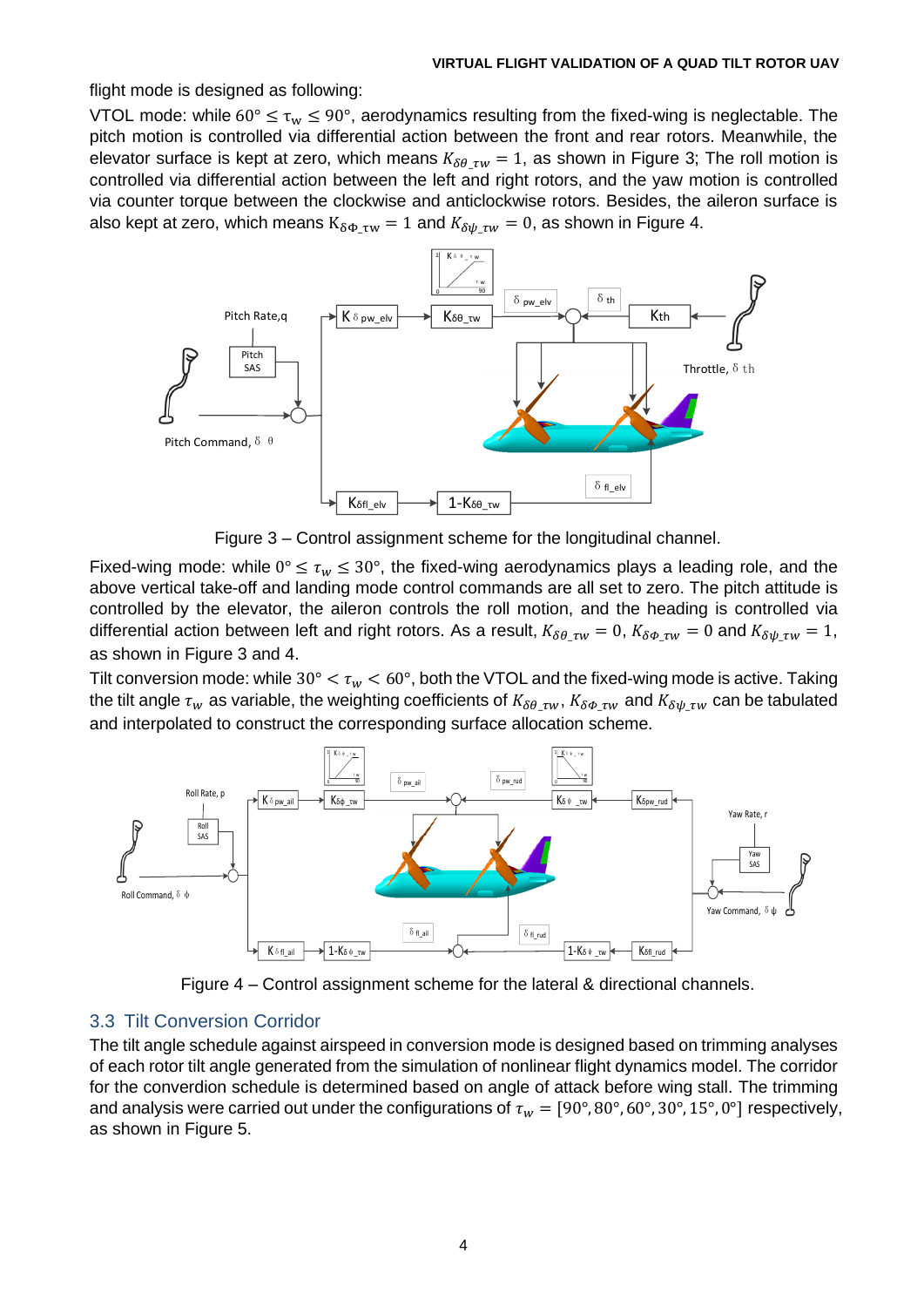

Figure 5 – Schematic diagram of the tilting corridor during transitional flight.

# **4. Flight Control Law**

# 4.1 Longitudinal Channel

The longitudinal flight control law [9] is designed as a pitch angle Control Augmentation System (CAS), as shown in Figure 6. For the inner loop, pitch rate is fed back and proportional gained to improve damping ratio; In the out loop, pitch angle is fed back for a Proportional-Integral (PI) controller which aims to speed up response and decline error of the closed-loop. As a result, while placing the stick at neutral pitch positon, the aircraft keeps level; pulling the stick, the airciraf noses up; pushing the stick, the aircraft noses down. The flight speed channel is controlled as a open-loop which modifies the motors' speed simutaneously via throttle.

At each trimming potint of the converion corridor, the control gains are deduced with root locus. Otherwise, the control gains are interpolated from the neighbourhood trimming points.

# 4.2 Lateral & Directional Channel

As presented in Figure 7, a roll angle CAS [9] is designed for the lateral channel with controller structure and manipulation mechanics similar to the longitudinal channel. However, the yaw controller is just a Stability Augmentation System(SAS). Due to the deterioration of heading sensor in wind tunnel, only yaw rate is available for feedback to improve yaw damping ratio. While placing the stick at neutral yaw position, the aircraft keeps at the current heading direction; twisting the stick to left, the aircraft turns left, vice versa.



Figure 6. Longitudinal flight control law.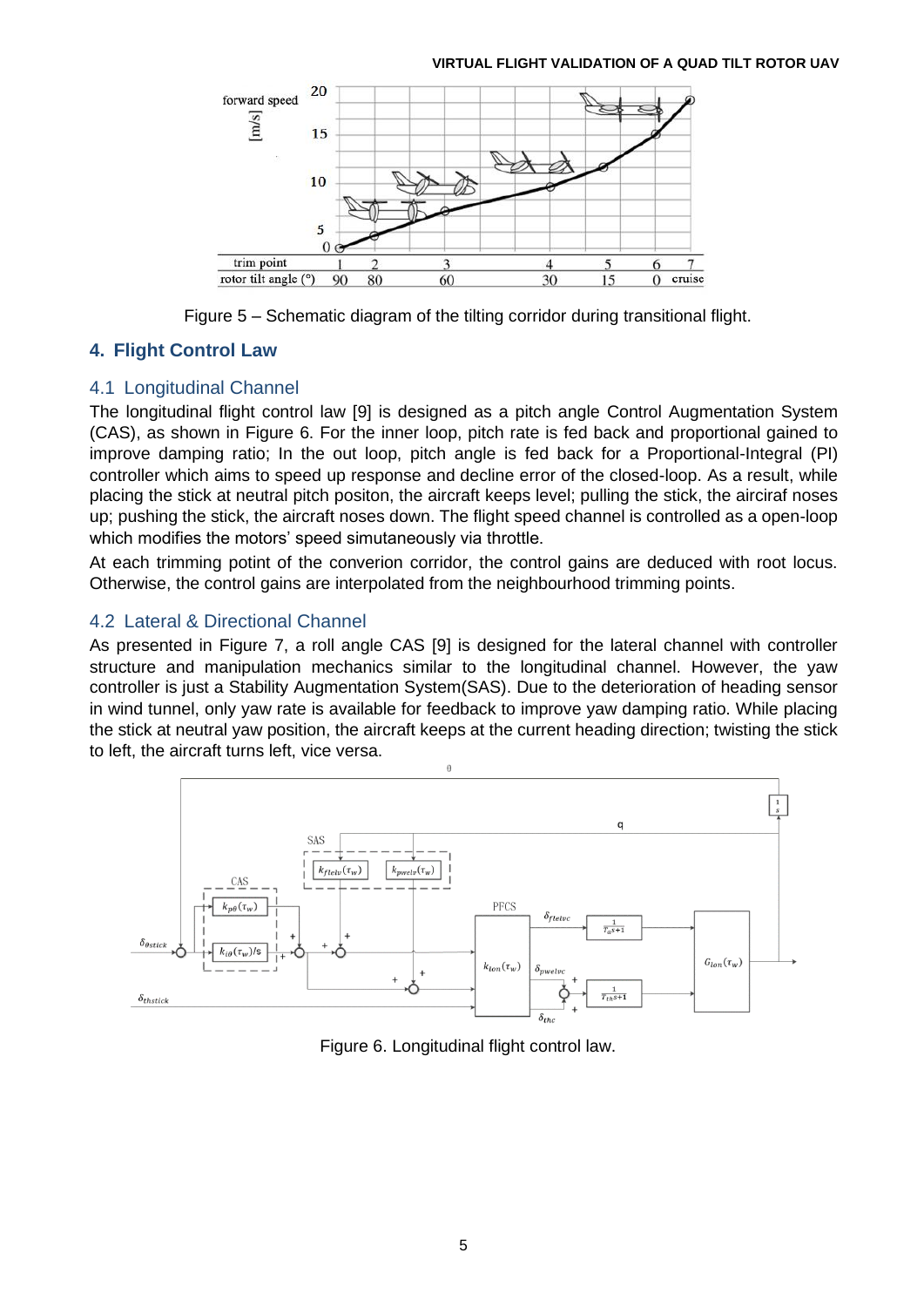

Figure 7 – Lateral & directional flight control law.

# **5. Virtual Flight Test**

# 5.1 Test Setup

A four degree-of-freedom (DOF) virtual flight test rig (see Table 1 for technical index) is developed in the 1.4 m×1.4 m Wind Tunnel, and then the virtual flight test is carried out.

| content                 | index         |
|-------------------------|---------------|
| Pitch angle             | $±45^{\circ}$ |
| Roll angle              | $±45^{\circ}$ |
| Yaw angle               | $±180^\circ$  |
| Vertical motion         | ≤100 mm       |
| Maximum model weight    | ≤20 kg        |
| Maximum model wing span | ≤1000 mm      |
| Maximum test wind speed | ≤40 m/s       |

Table 1 – Technical index of the 4-DOF virtual flight support device.

The overall layout of the virtual flight test system [10] in the field is shown in Figure 8. The QTR UAV is supported at the center of test section with the 4-DOF rig; the onboard sensors, motors and actuators are connected to the flight control system outside the wind tunnel by wire; For convenience of testing and manpulation, the ground station, including flight computer, visual display system and pilot stick, is placed at the rear side of test section.



Figure 8 – Layout of the apparatus in the wind tunnel.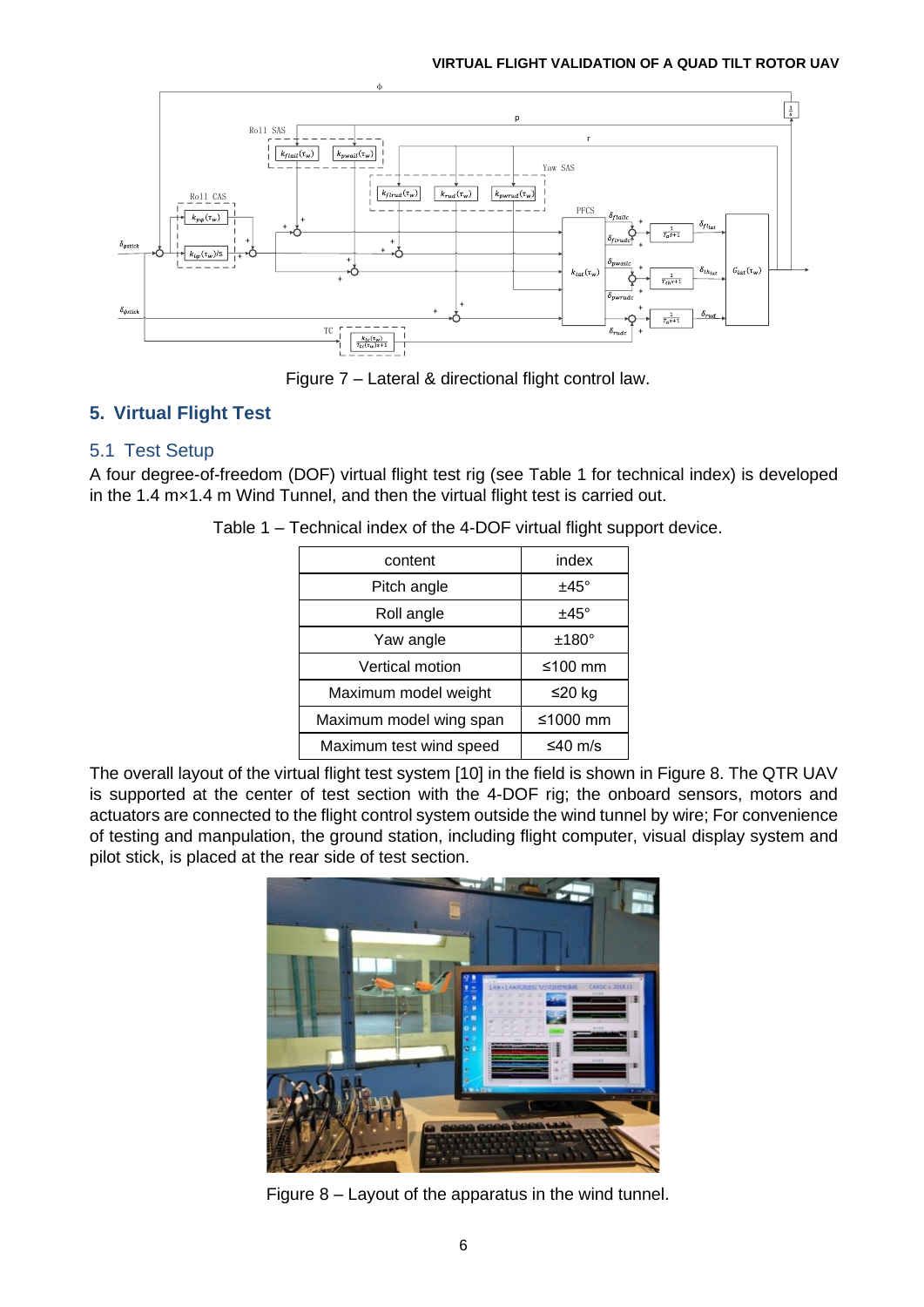## 5.2 Results and Discussion

The effectiveness of the flight control law is verified through the virtual flight test in wind tunnel for VTOL, fixed-wing and transition modes, respectively. The control gain parameters are optimized and the control stability characteristics of each mode are preliminarily evaluated. By virtual flight test simulating the full tilt-transition process, the validity of the tilt-transition corridor design method and control strategy is verified, as shown in Figure 9.



(a) VTOL mode



(b) tilt-transition mode



(c) fixed-wing mode

Figure 9 – Virtual flight test in wind tunnel with a tilt-rotor UAV.

Take for example the full transition process, the key data log in virtual flight test is shown in Figure 10. The longitudinal control response is denoted by '(a)' and lateral & directional one by '(b)'. The results show that the transition in "tilting corridor" is a continuous process including vertical take-off, accelerating transition, high speed cruise, decelerating transition, and vertical landing sequentially. At first, the vehicle hovers with the quadrotor configuration. Secondly, the wind speed rises from zero to the cruise speed; and the rotor tilt angle is adjusted to the corresponding value as wind speed increases according to the trimmed tilt corridor. Vertical motion and pitch movement are hardly seen, which means the flight can keep stable during the transition. Furthermore, when the wind speed becomes stable, the rotors face forward in the meantime and the flight turn into fixed-wing mode. Similarly, the decelerating transition performs with wind speed decreasing until the vehicle is recovered to quadrotor mode as the wind stops.

The test results indicate that: (1) The design method of the tilt transition flight corridor based on dynamic model trimming can ensure a safe and smooth transition between the two modes of the VTOL and high-speed forward flight. It provides a feasible solution of "slow-process" smooth switching between the VTOL mode and the fixed-wing level-flight mode of multi-rotor UAVs. (2) The flight dynamic model and flight control law, which are established based on gain schedule method, can automatically adjust their parameters according to the parameter of "rotor tilt angle" to satisfy the requirements of attitude stabilization control during different flight modes. (3) The virtual flight test in wind tunnel can effectively reduce the cost and risk of flight verification for tilt-rotor UAV and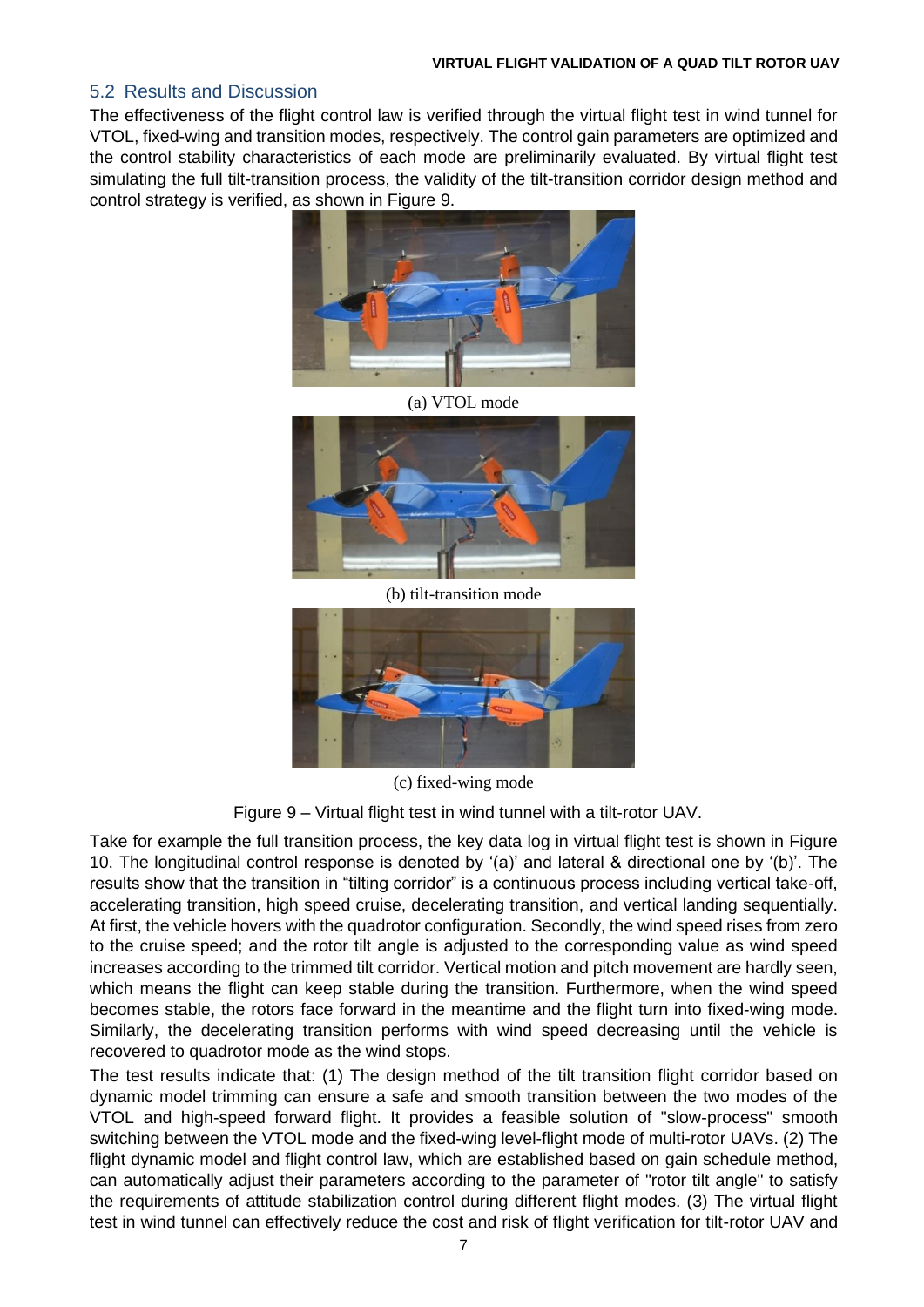its control strategy and control law, and greatly improve the efficiency of flight verification test.



Figure 10 – Virtual flight test data log of tilt transition mode.

# **6. Conclusions**

This paper focuses on a quad tilt rotor UAV with both the ability of VTOL and high speed cruise, briefly introduces the overall layout and flying mechanics, and formulates the model of flight dynamics for the three flight modes, including the VTOL mode, the transition mode and the fixed wing mode, with the same formation which takes the tilt angle of rotor as a variable. Following, the surface allocation, the tilt transition corridor and flight control law is designed, and the closed loop flight control system is constructed. At last, all the system is integrated in the virtual flight test in wind tunnel, which evaluates the augmentation effect and operation performance of the control laws in three flight modes, and preliminary validates the tilt transition corridor and its control scheme.

# **Acknowledgments**

This work was partly supported by the Science and Technology Innovation 2030 Major Project under grant no. 2020AAA0104800 and the Natural Science Foundation of China under grant no.61903364.

# **Contact Author Email Address**

mailto: niebowen\_cardc@outlook.com

# **Copyright Statement**

The authors confirm that they, and/or their company or organization, hold copyright on all of the original material included in this paper. The authors also confirm that they have obtained permission, from the copyright holder